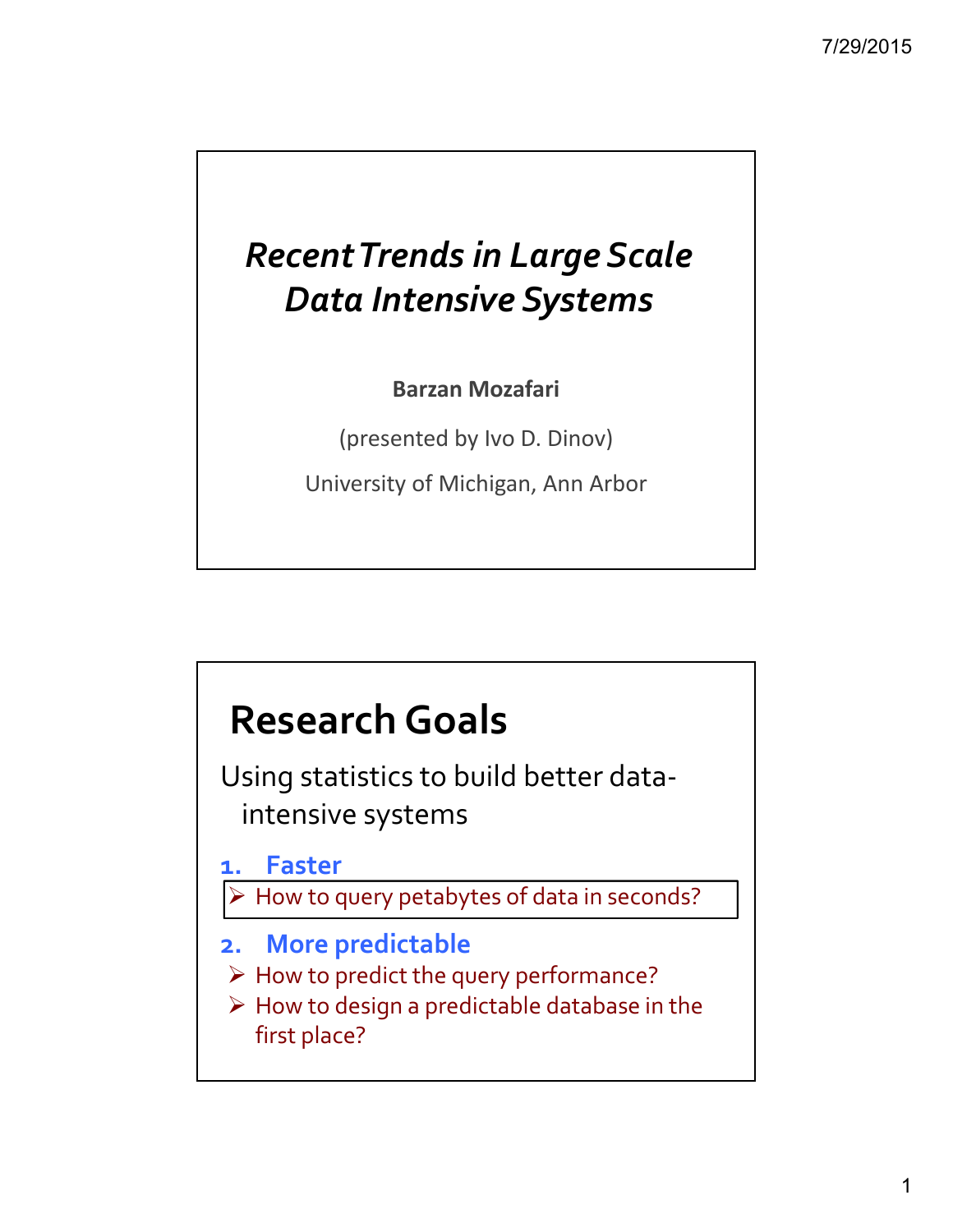

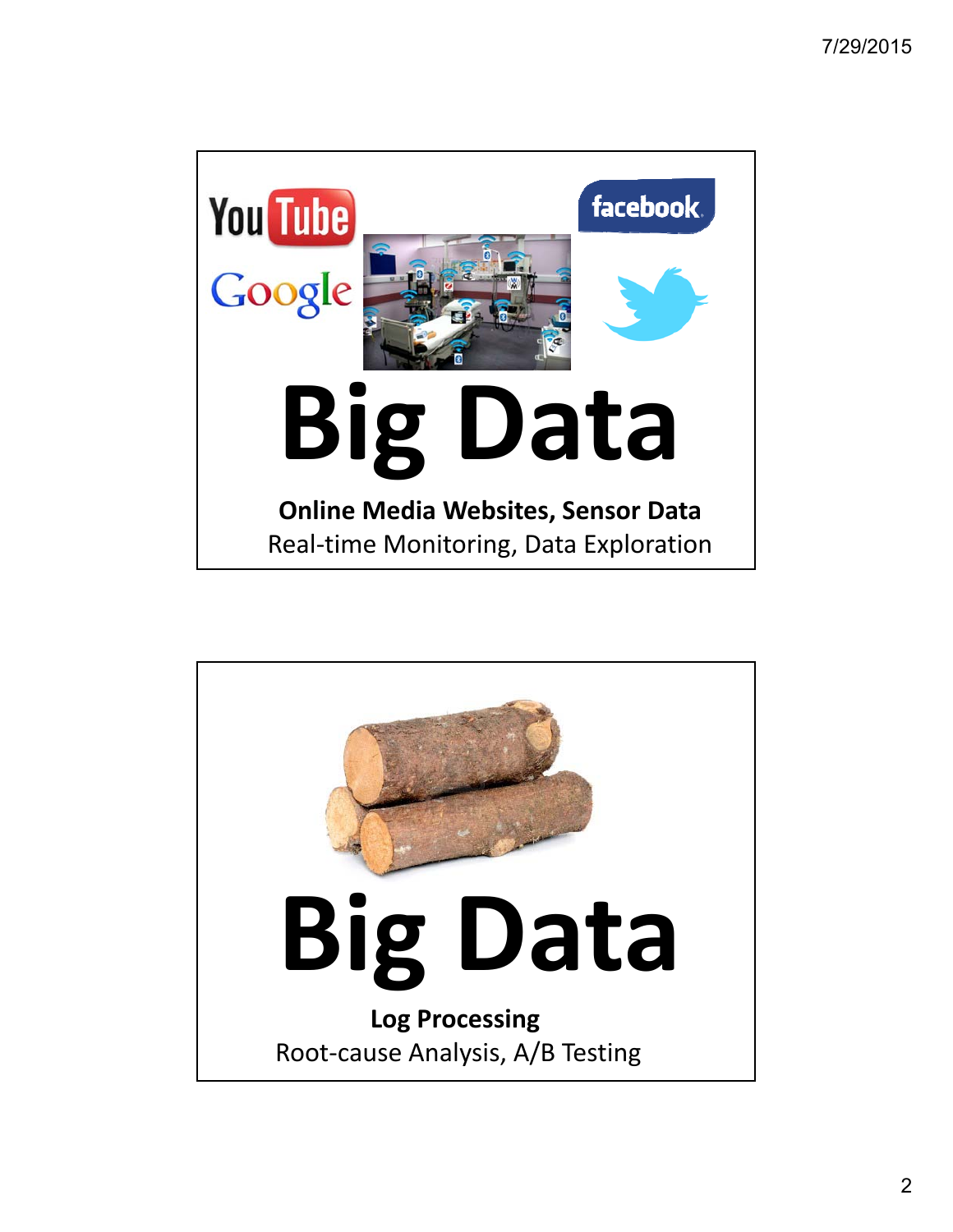# **Problem**

**Problem:** Analytical queries over massive datasets are becoming extremely slow and expensive

**Goal**: Support interactive, ad‐hoc, exploratory analytics on massive datasets

# **RecentTrends in Large Data Processing**

**Computational Model:** Embarrassingly parallel Map‐Reduce

**Software:** fault tolerant Hadoop (OS for data centers)

**Hardware:** Commodity servers (lots of them!)

**Realization:** Moving towards declarative languages such as SQL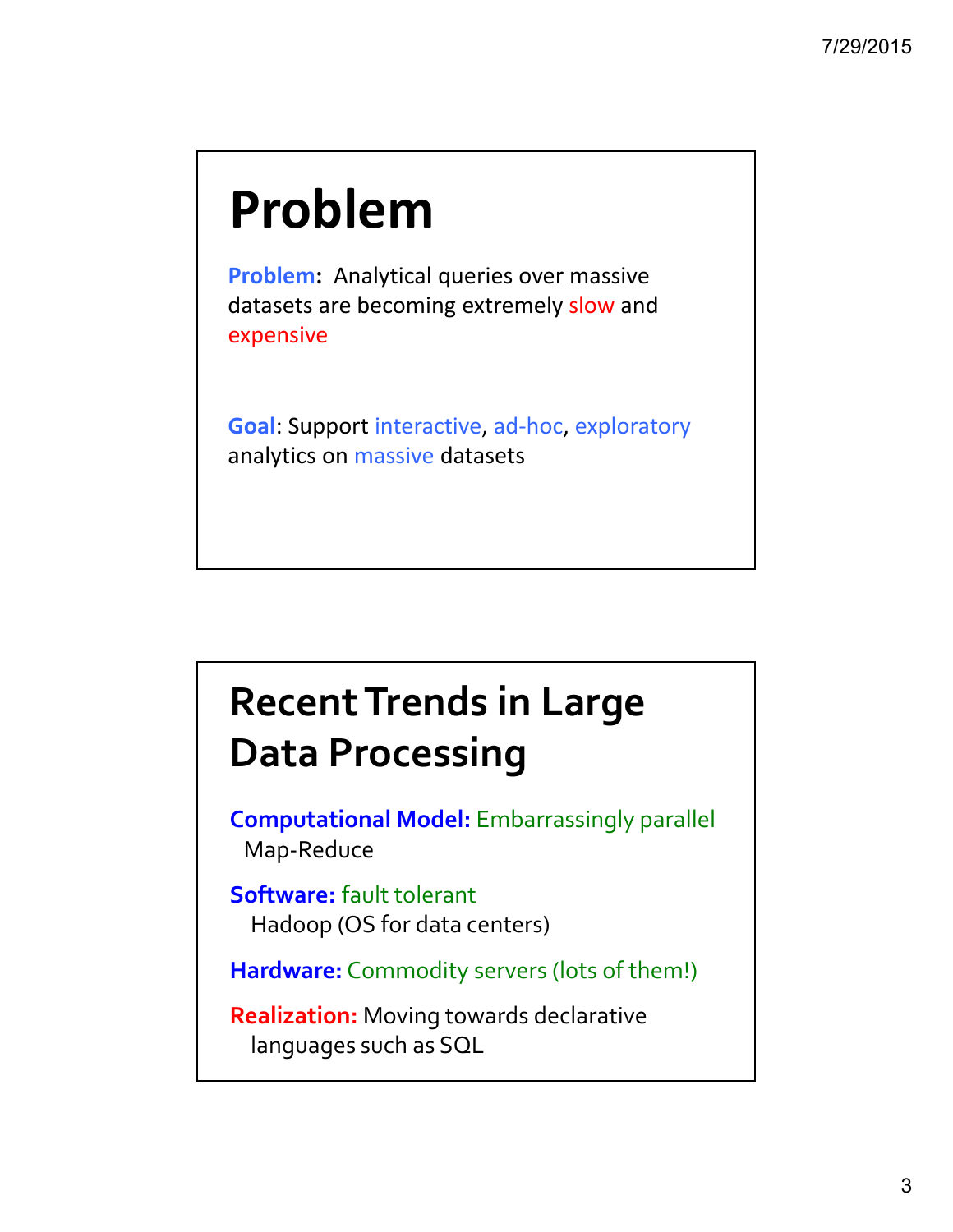



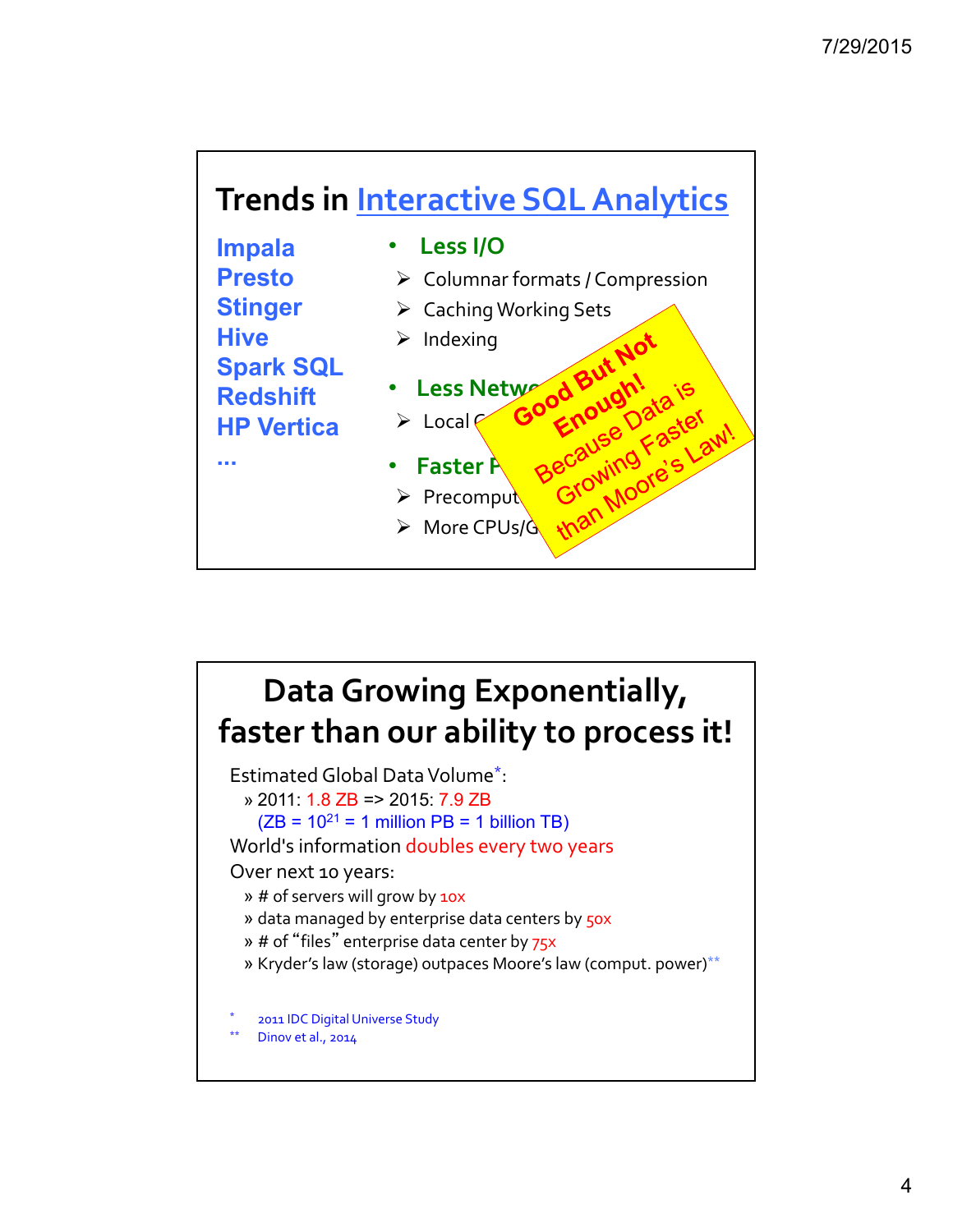# **Outline**

- **BlinkDB**: Approximate Query Processing
- Verdict: Database Learning

# **BlinkDB:**

Query Petabytes of Data in a Blink Time!

Sameer Agarwal, **Barzan Mozafari**, Aurojit Panda, Henry Milner, Samuel Madde, Ion Stoica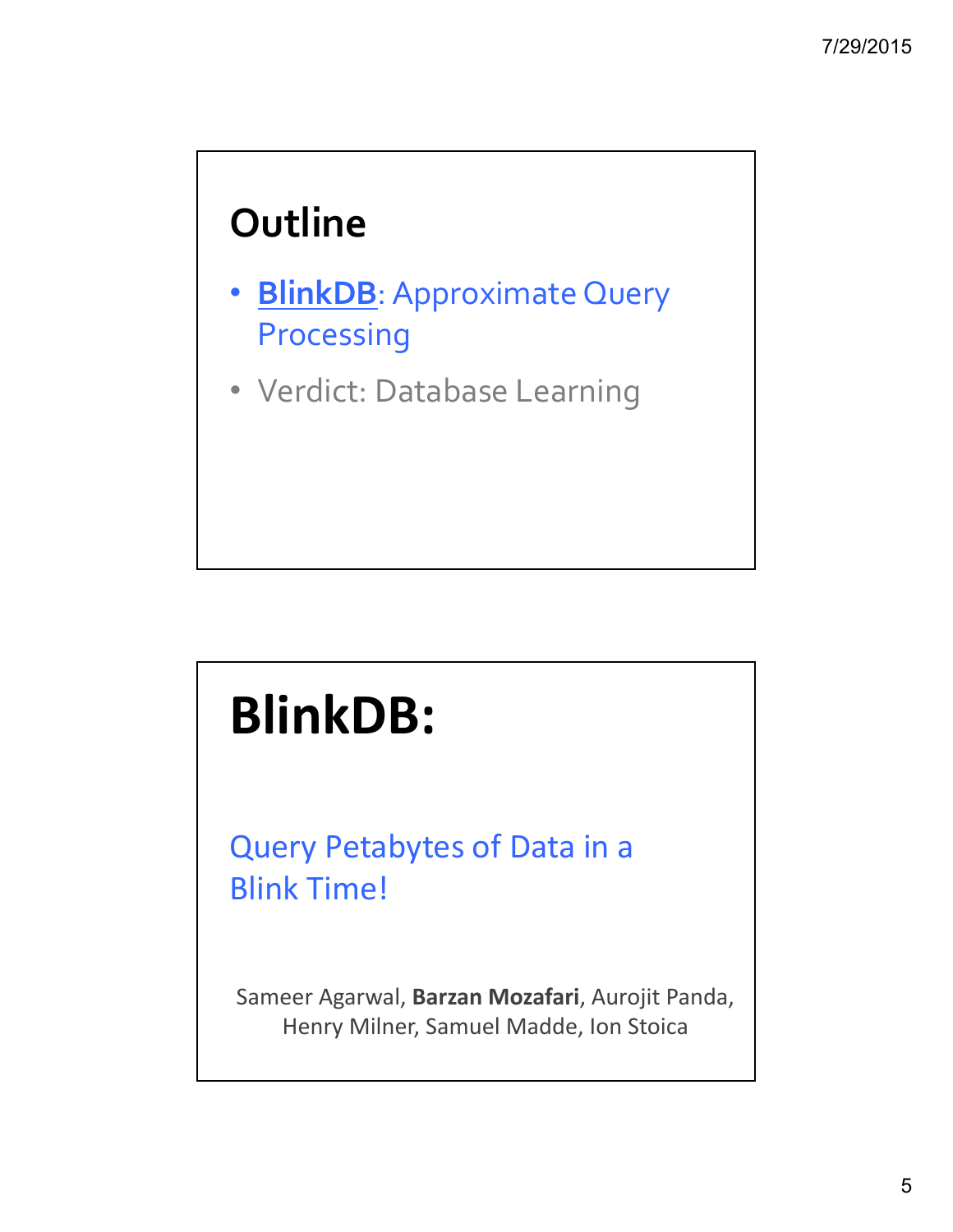

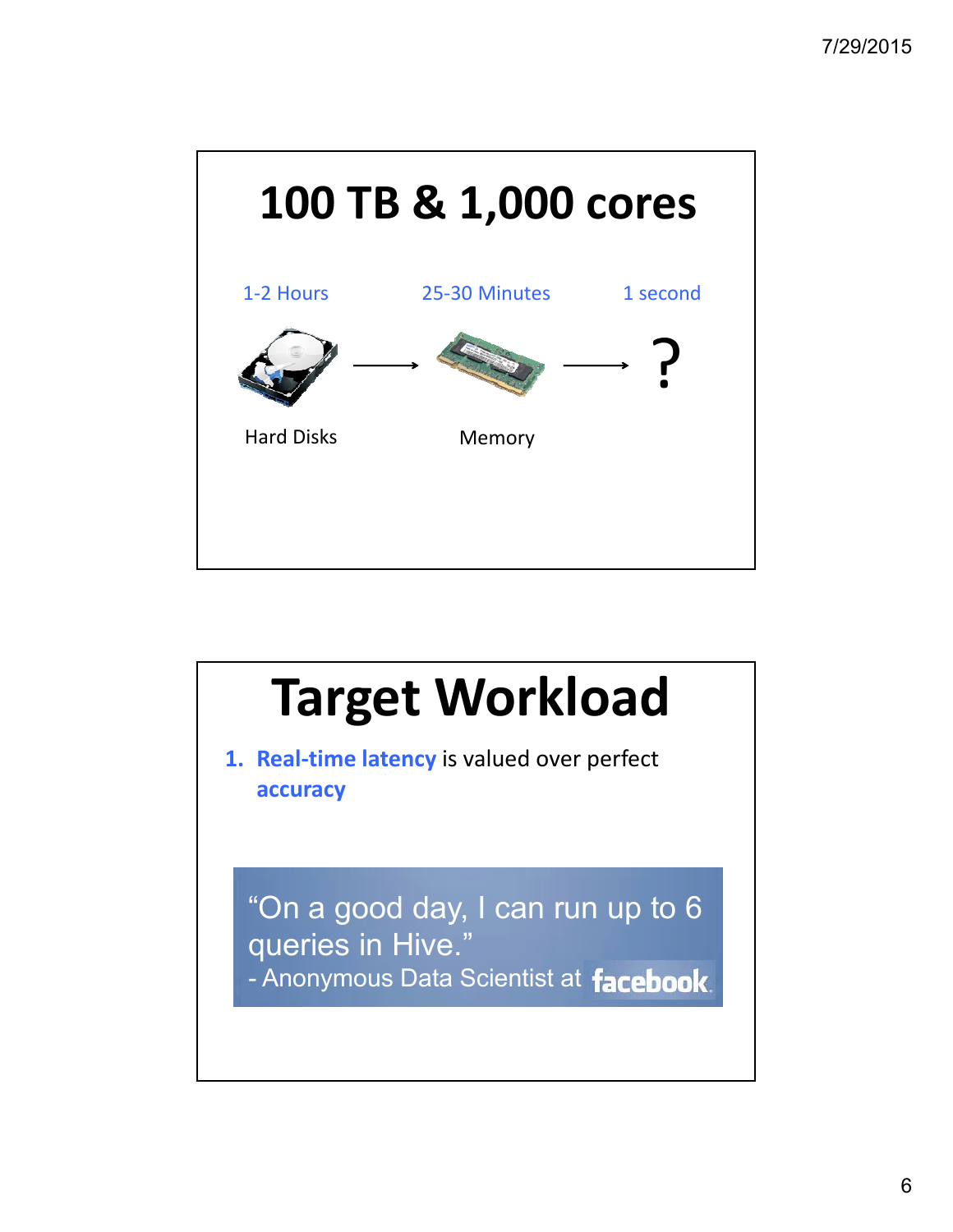# **Target Workload**

**1. Real‐time latency** is valued over perfect **accuracy: ≤ 10 sec for interactive experience**

"On a good day, I can run up to 6 queries in Hive." - Anonymous Data Scientist at facebook.

# **Target Workload**

**1. Real‐time latency** is valued over perfect **accuracy: ≤ 10 sec for interactive experience**

2. Exploration is **ad‐hoc**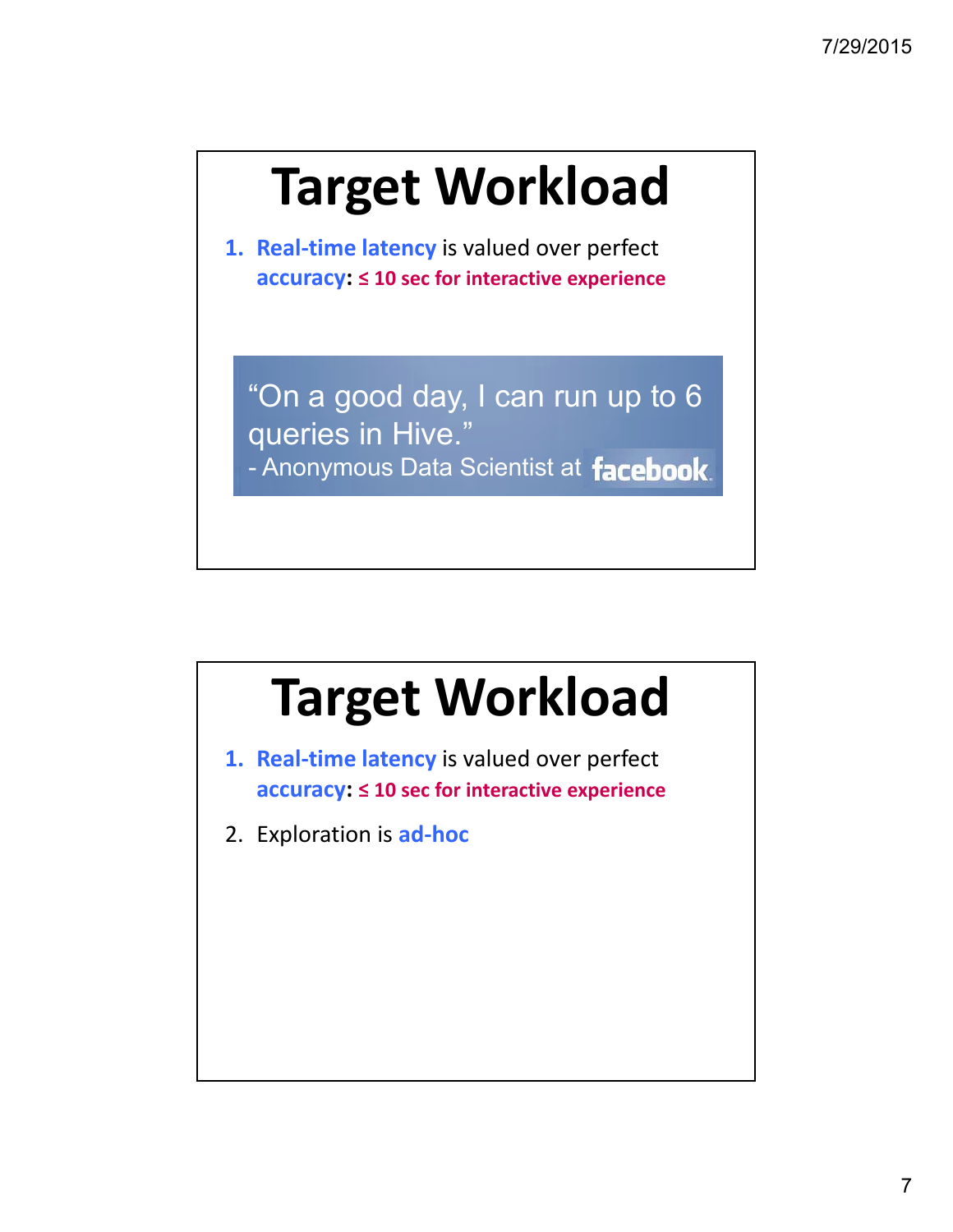# **Target Workload**

- **1. Real‐time latency** is valued over perfect **accuracy: ≤ 10 sec for interactive experience**
- 2. Exploration is **ad‐hoc**
- 3. User defined functions (**UDF**) must be supported: **43.6% of Conviva's queries**
- 4. Data is **high‐dimensional & skewed**: **+100 columns**

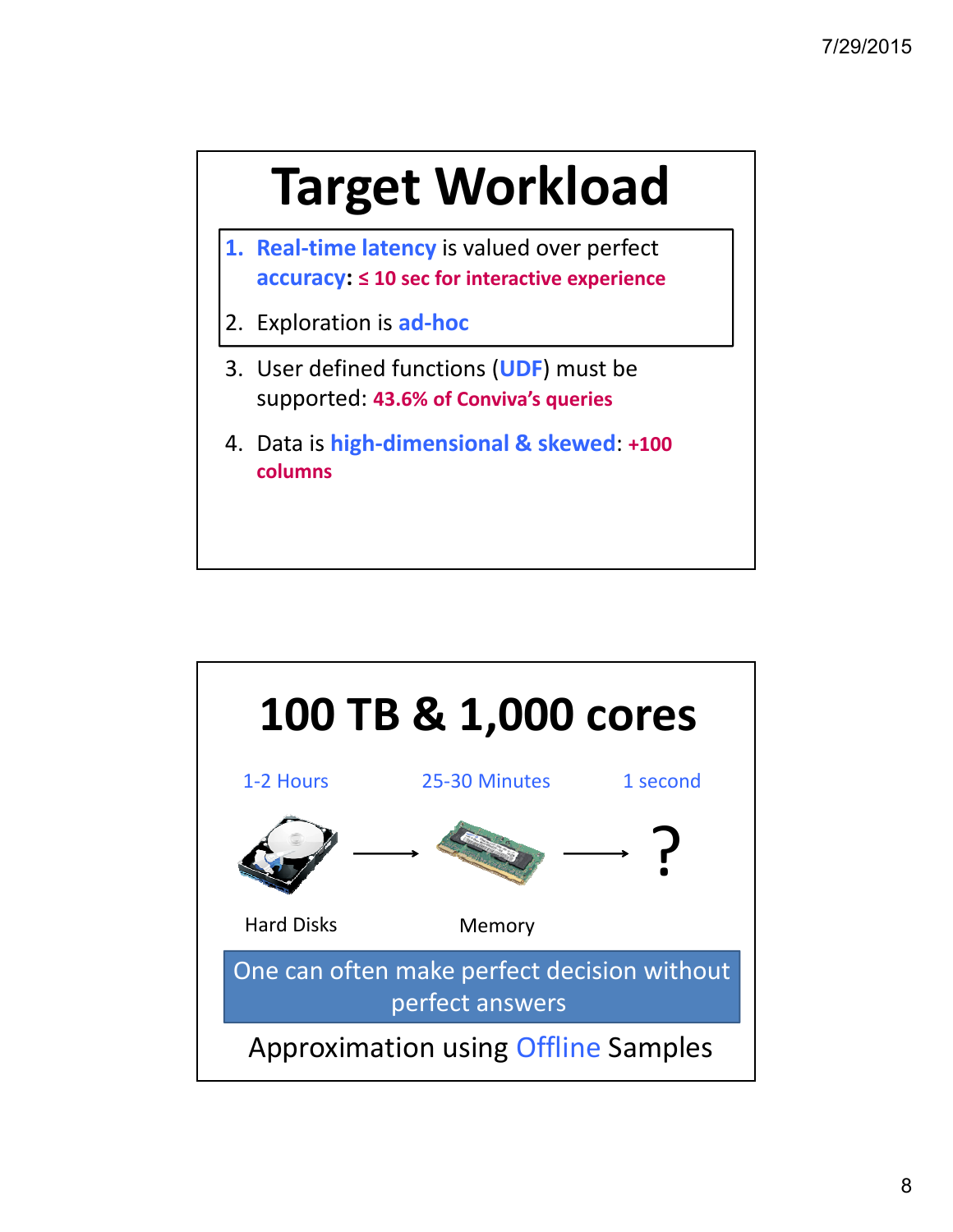# **SELECT** avg(sessionTime) **FROM** Table **WHERE** city='San Francisco' **WITHIN** 1 SECONDS **234.23** ± 15.32 **BlinkDB Interface**

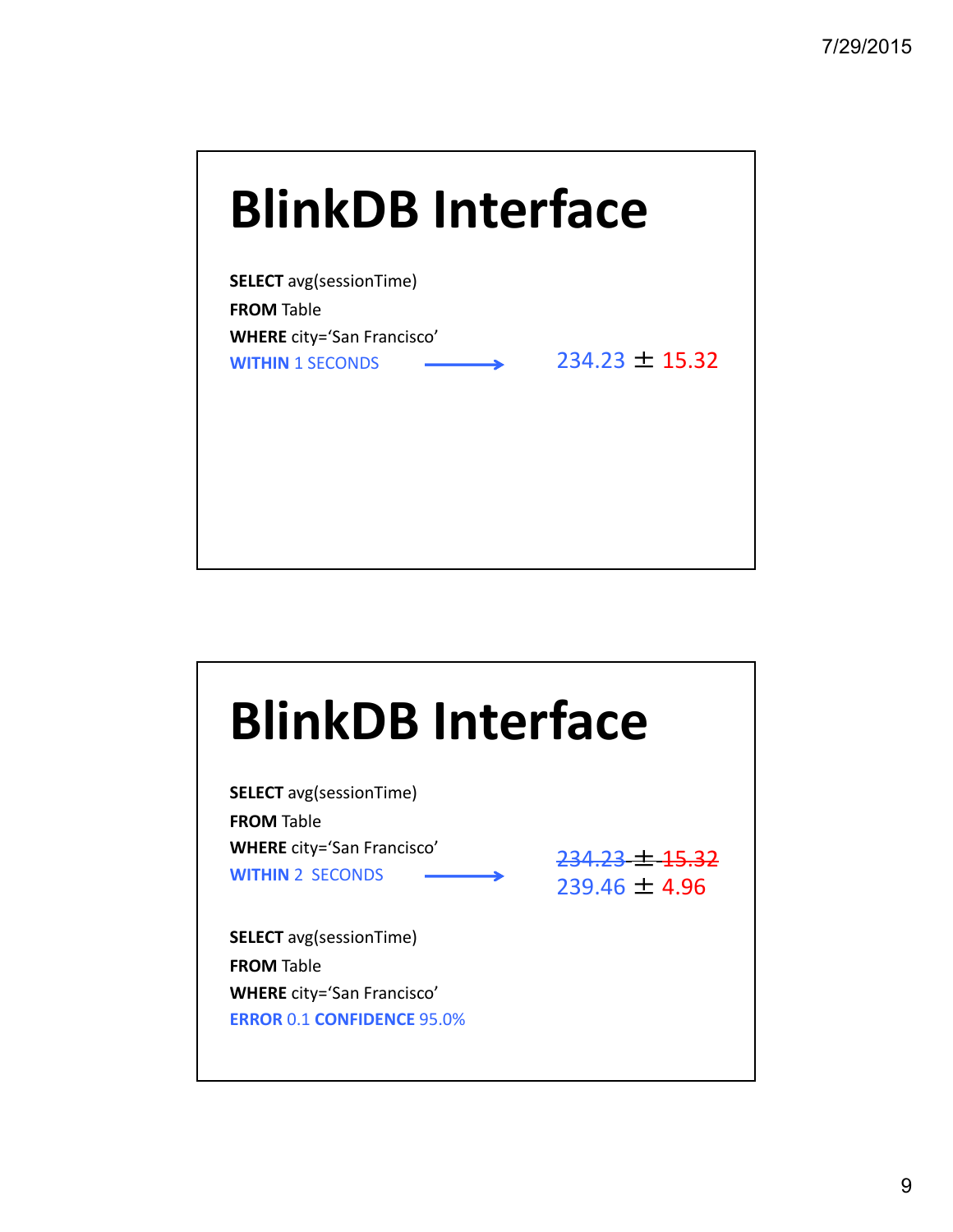

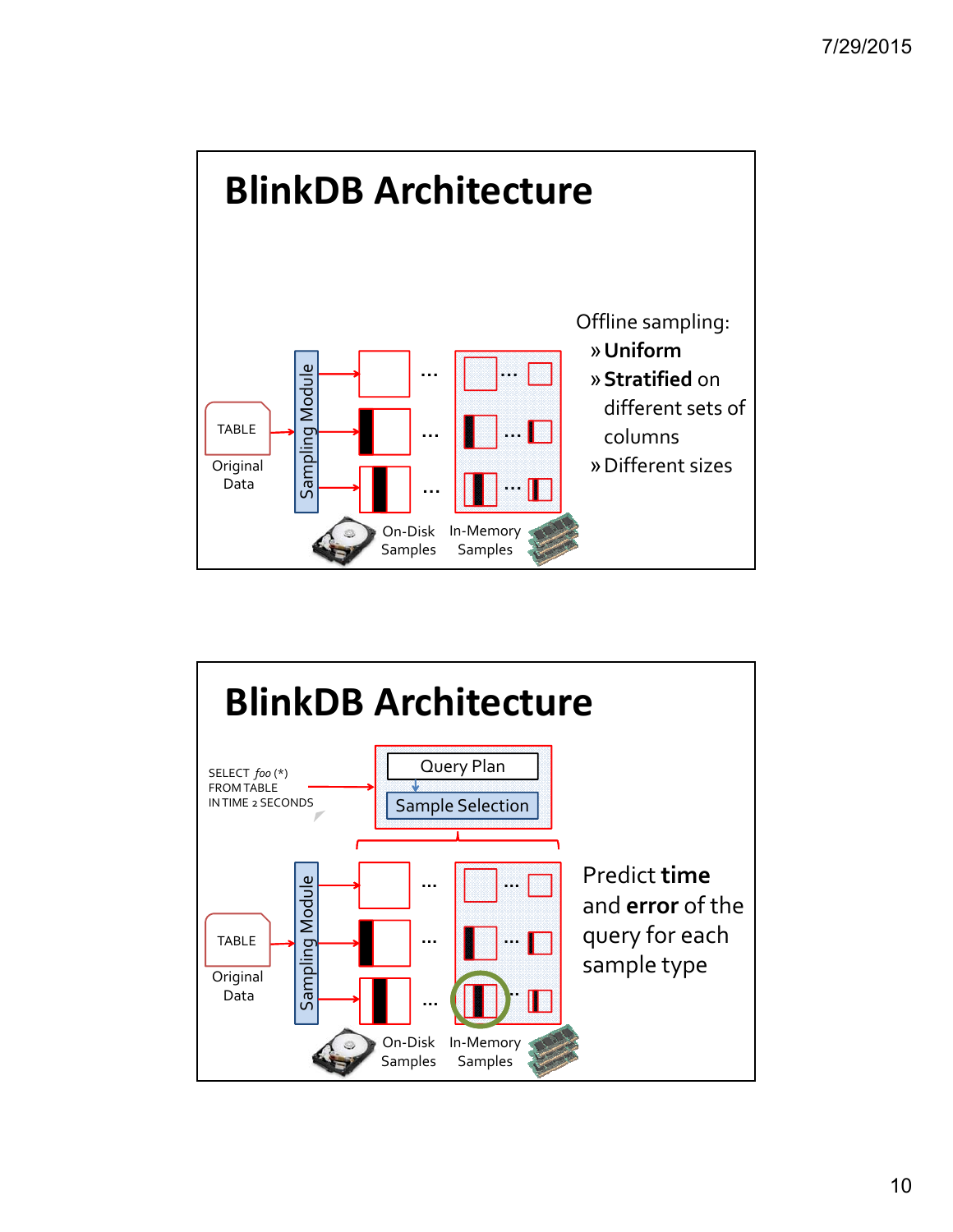

# **Main Challenges**

- 1. How to accurately estimate the error?
- 2. What if the error estimate itself is wrong?
- 3. Given a storage budget, which samples to build & maintain to support a wide range of ad-hoc exploratory queries?
- 4. Given a query, what should be the optimal sample type and size that can be processed to meet its constraints?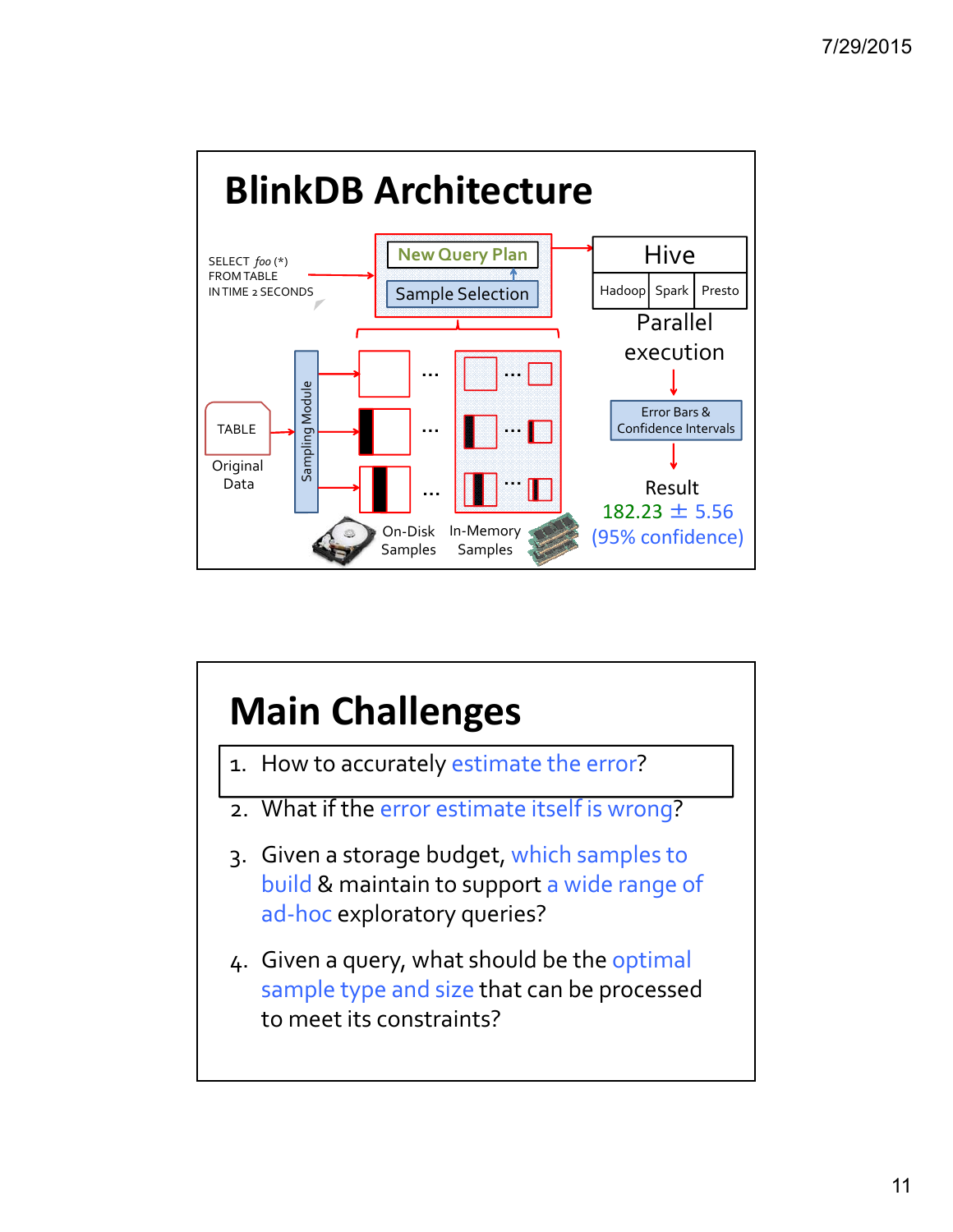#### **Closed‐Form Error Estimates**

Central Limit Theorem (CLT)

- 1. Counts:  $X_i = \begin{cases} 0 \\ 1 \end{cases} \sim B(n, p) \Rightarrow \Sigma = \sum_{i=1}^n X_i \sim N(np, np(1-p))$
- 2. Total Sum:  $\{Y_i\} \sim D(\mu, \sigma) \Rightarrow \Sigma = \sum_{i=1}^n Y_i \sim N(n\mu, n\sigma^2)$
- 3. Mean:  $\{Z_i\} \sim D(\mu, \sigma) \Rightarrow \bar{x} = \frac{1}{n} \sum_{i=1}^n Z_i \sim N\left(\mu, \frac{\sigma^2}{n}\right)$

4. Variance: 
$$
\{U_i\} \sim D(\mu, \sigma) \Rightarrow \frac{(n-1)\bar{s}^2}{\sigma^2} \sim \chi^2(n-1)
$$
,  
with  $\mu_{\bar{s}^2} = n - 1$  and  $\sigma^2_{\bar{s}^2} = n - 1$ .

#### **What about more complex queries?** UDFs, nested queries, joins, ...

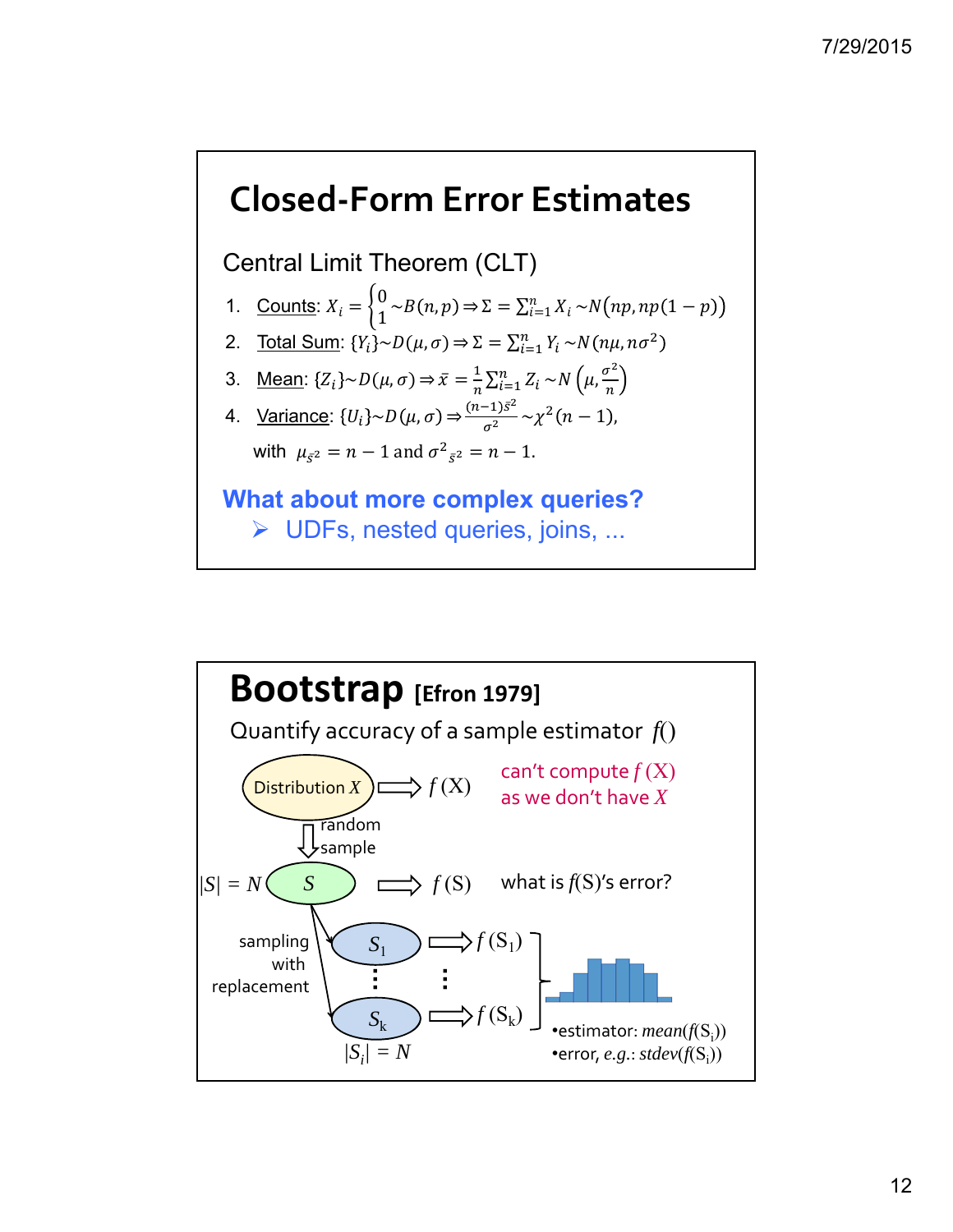

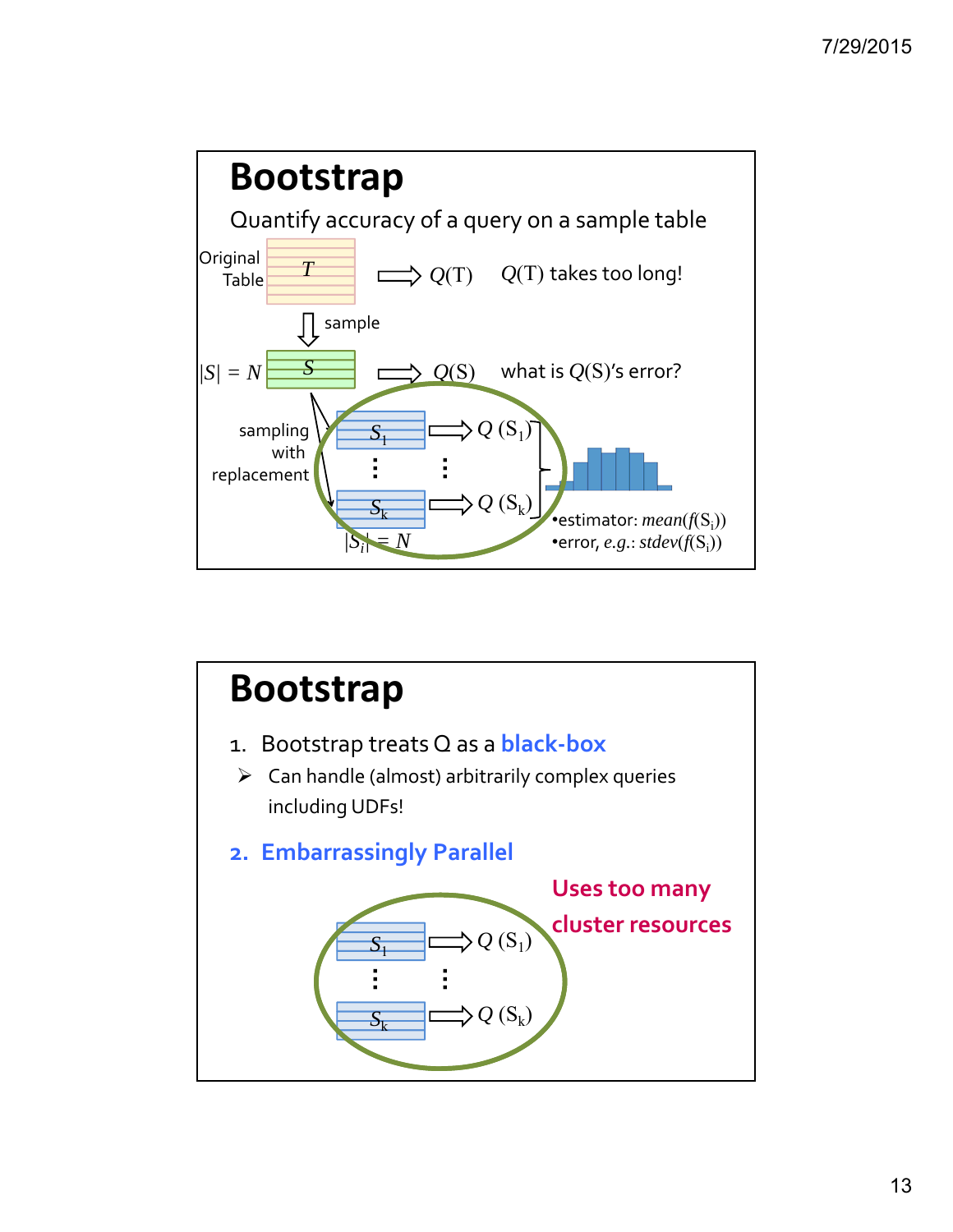## **Error Estimation**

- 1. CLT‐based closed forms:
- **Fast** but **limited** to simple aggregates
- 2. Bootstrap (Monte Carlo simulation):
- **Expensive** but **general**
- 3. Analytical Bootstrap Method (ABM):
- **Fast** and **general**
	- (some restrictions, e.g. no UDF, some self‐joins, ...)

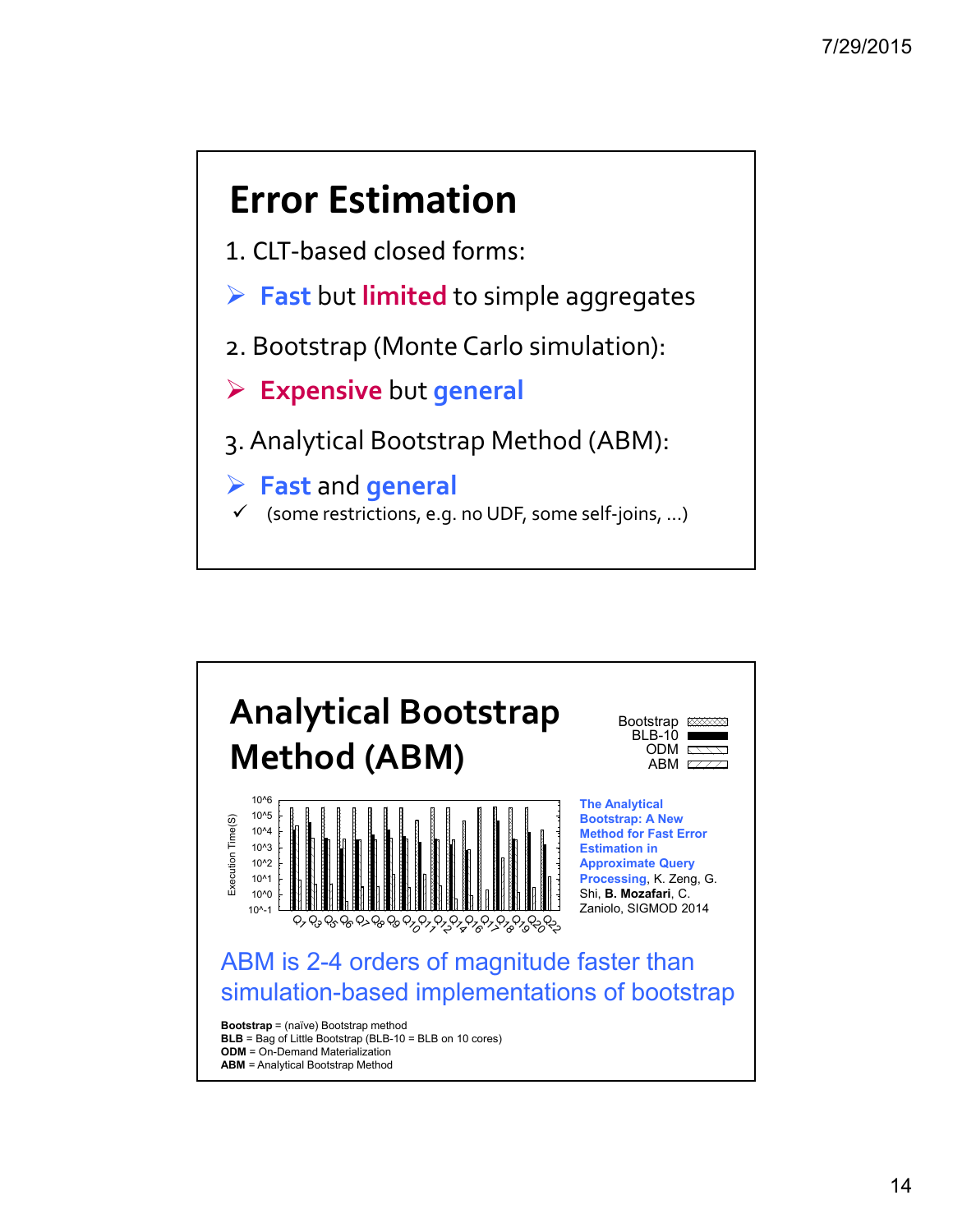## **Main Challenges**

- 1. How to accurately estimate the error?
- 2. What if the error estimate itself is wrong?
- 3. Given a storage budget, which samples to build & maintain to support a wide range of ad-hoc exploratory queries?
- 4. Given a query, what should be the optimal sample type and size that can be processed to meet its constraints?

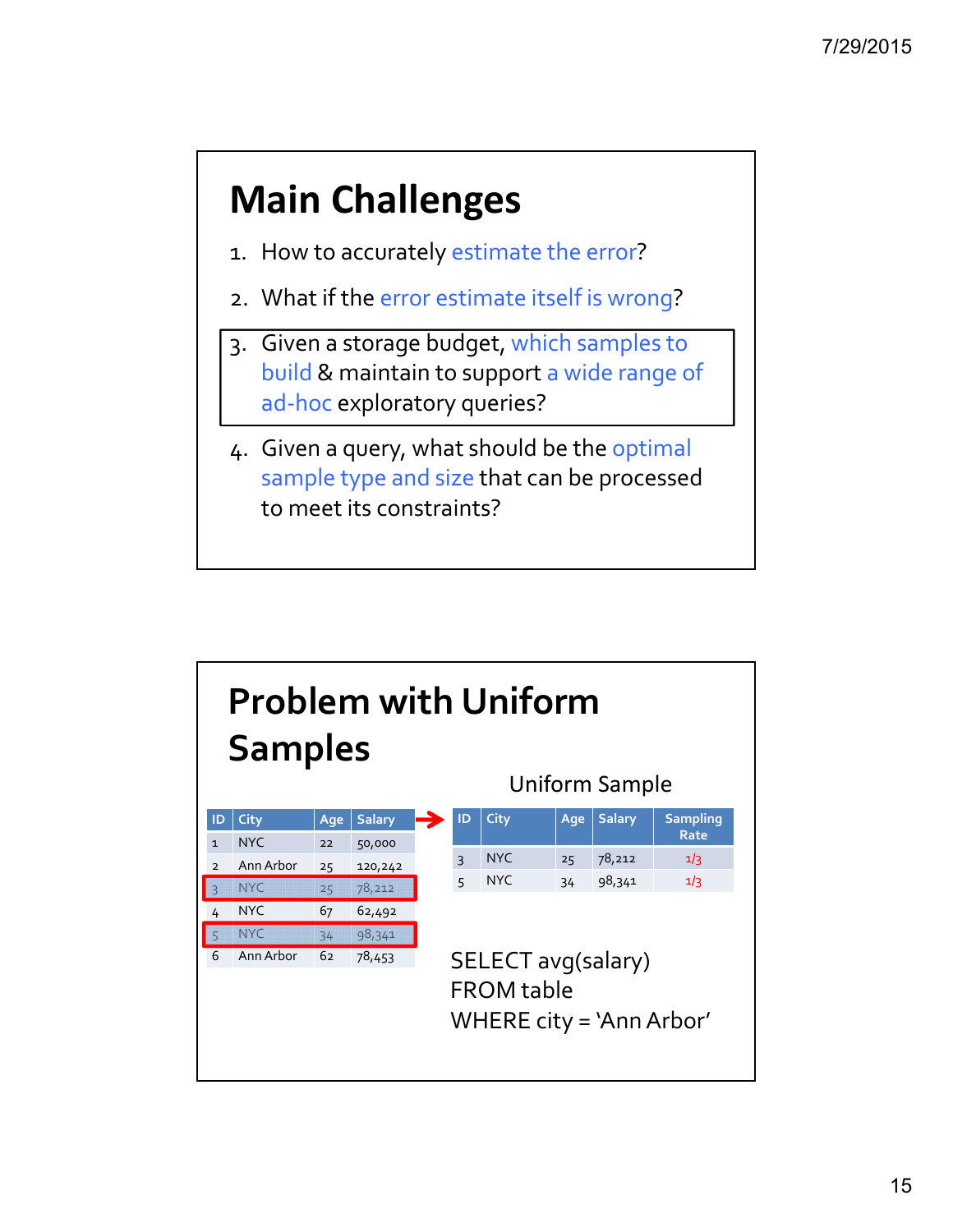

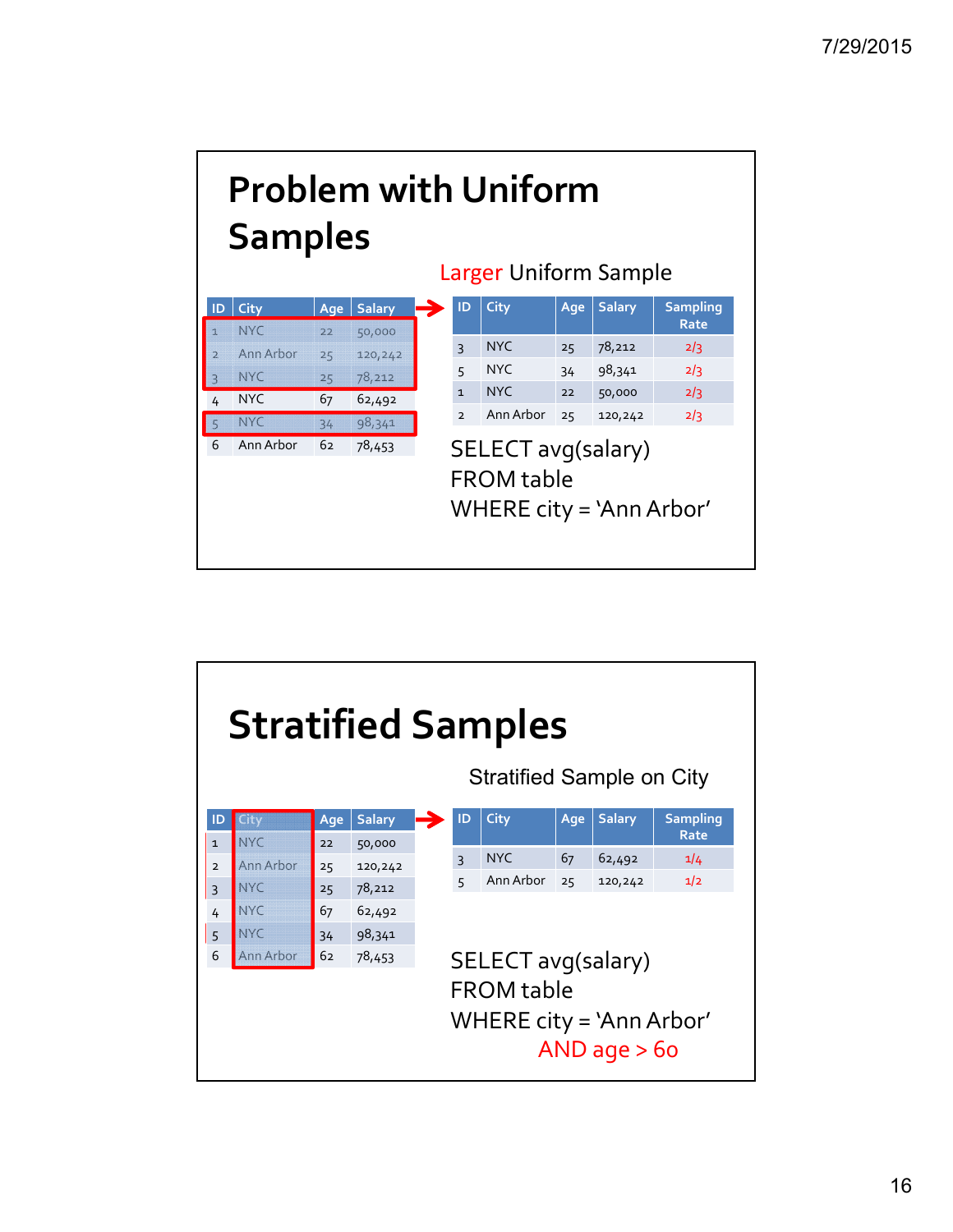# **Target Workload**

- 1. Real-time latency is valued over perfect  $accuracy:  $\leq 10$  sec for interactive experience$
- 2. Exploration is ad-hoc
- 3. Columns queried together (i.e., Templates) are stable over time
- 4. User defined functions (UDF) must be supported: 43.6% of Conviva's queries
- 5. Data is **high‐dimensional & skewed**: **100+ columns**



- 1. Columns queried together
- 2. Data distribution
- 3. Storage costs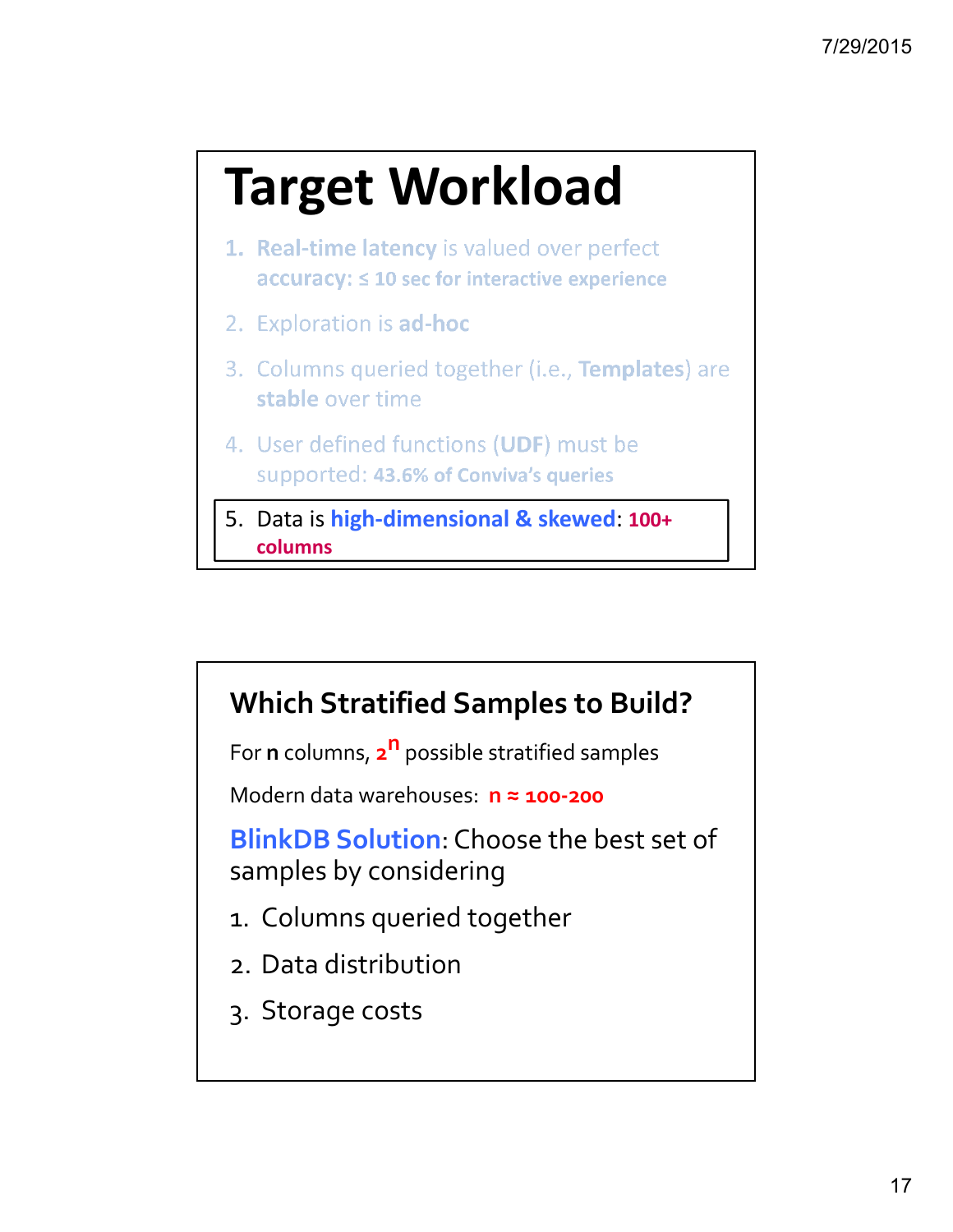# **Experimental Setup**

- **Conviva**: 30‐day log of media accesses by Conviva users. Raw data 17TB, partitioned this data across 100 nodes
- Log of 17,000 queries (a sample of 200 queries had 17 templates).
- 50% of storage budget: 8 Stratified Samples



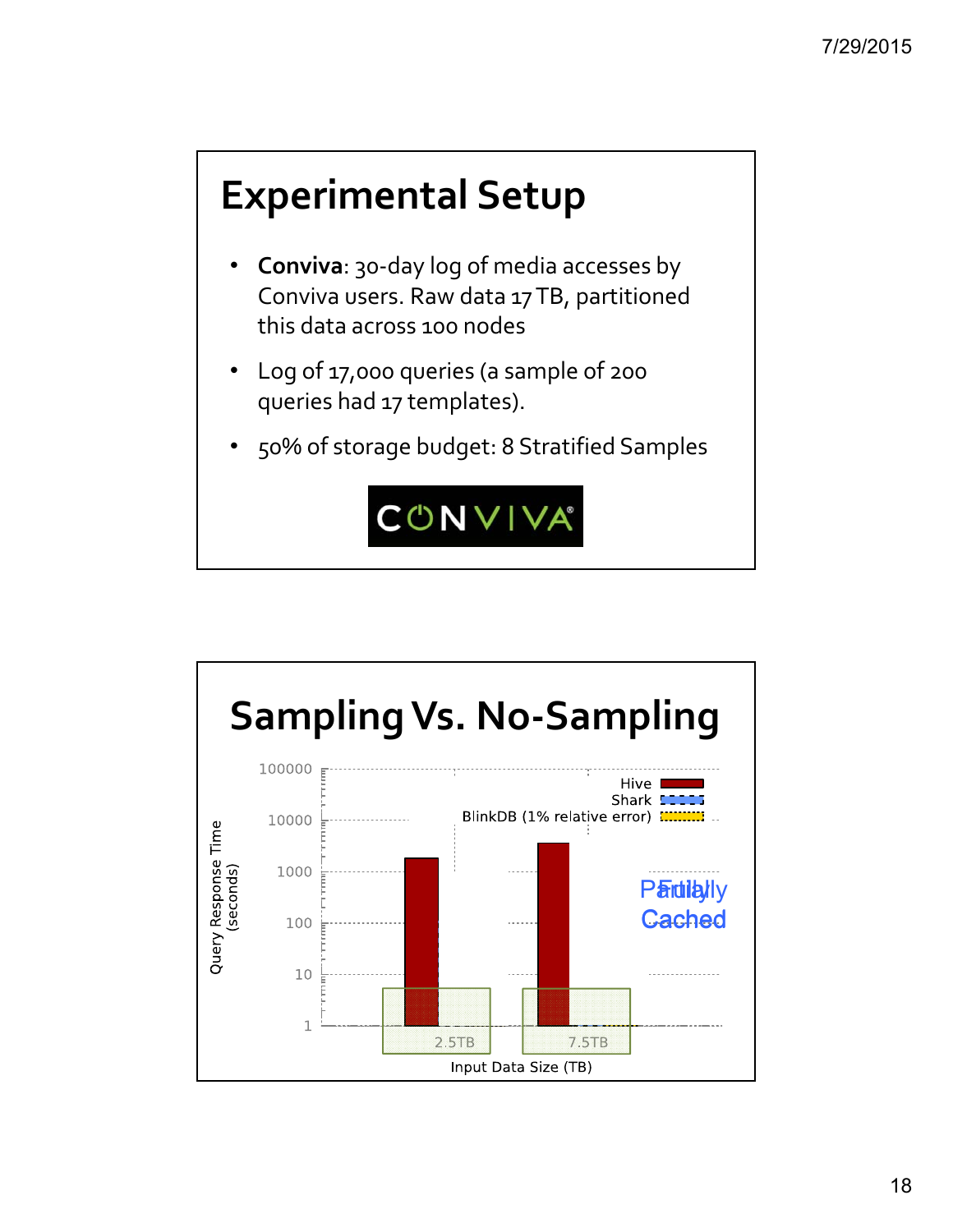

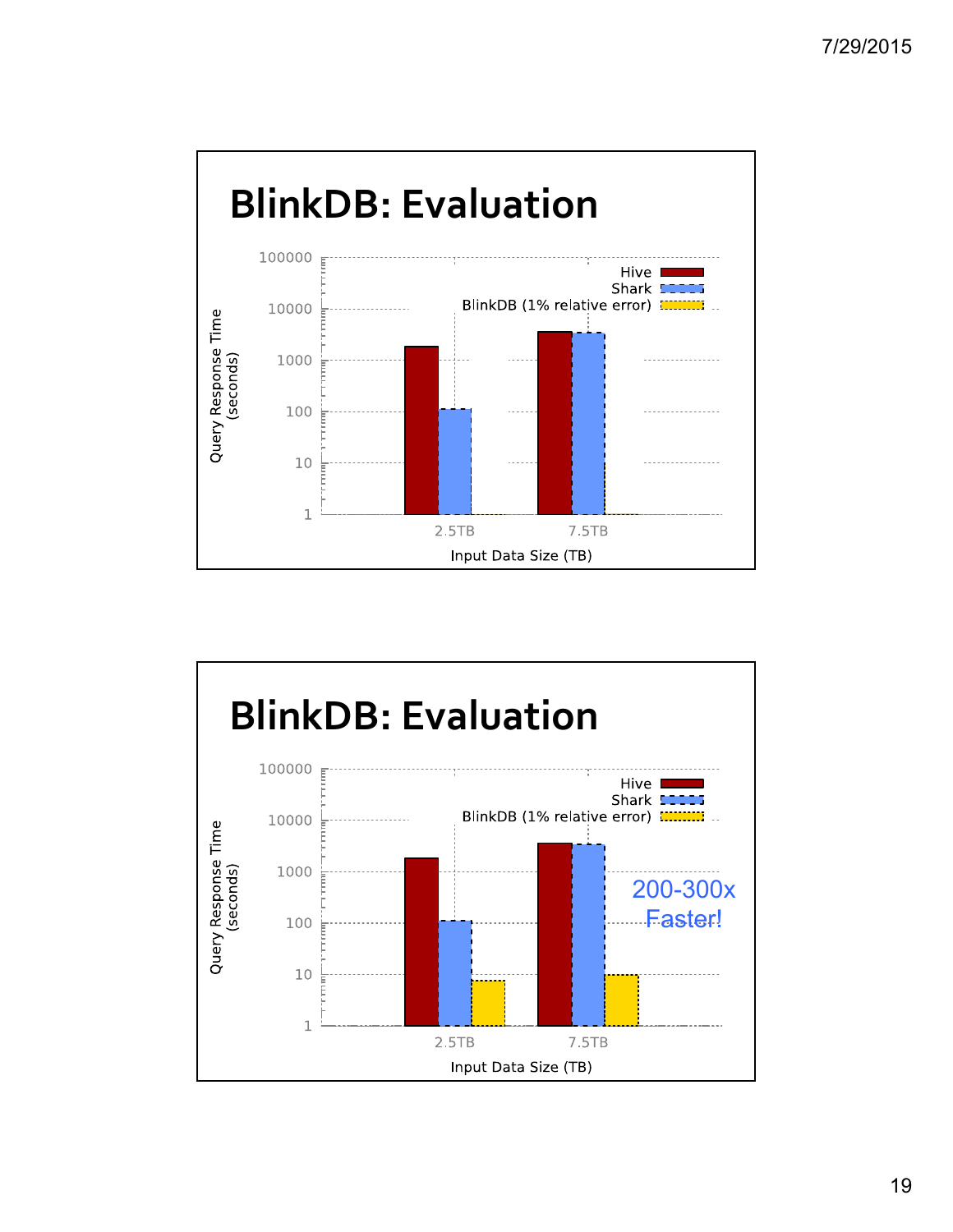# **Outline**

- BlinkDB: Approximate Query Processing
- **Verdict**: Database Learning

# **Verdict:**

DB Learning: A DB that Gets Faster as It Gets More Queries!

(Work In Progress)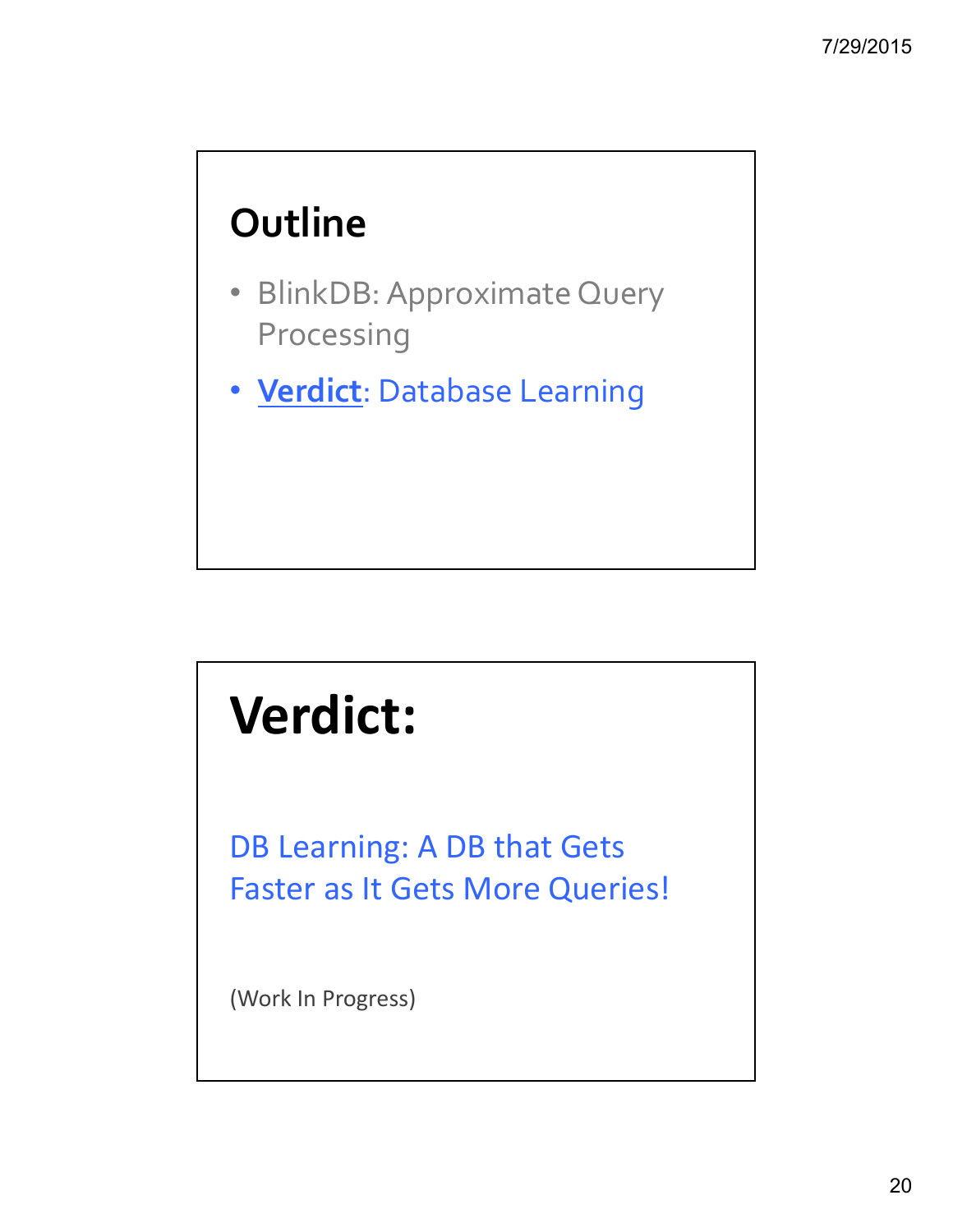

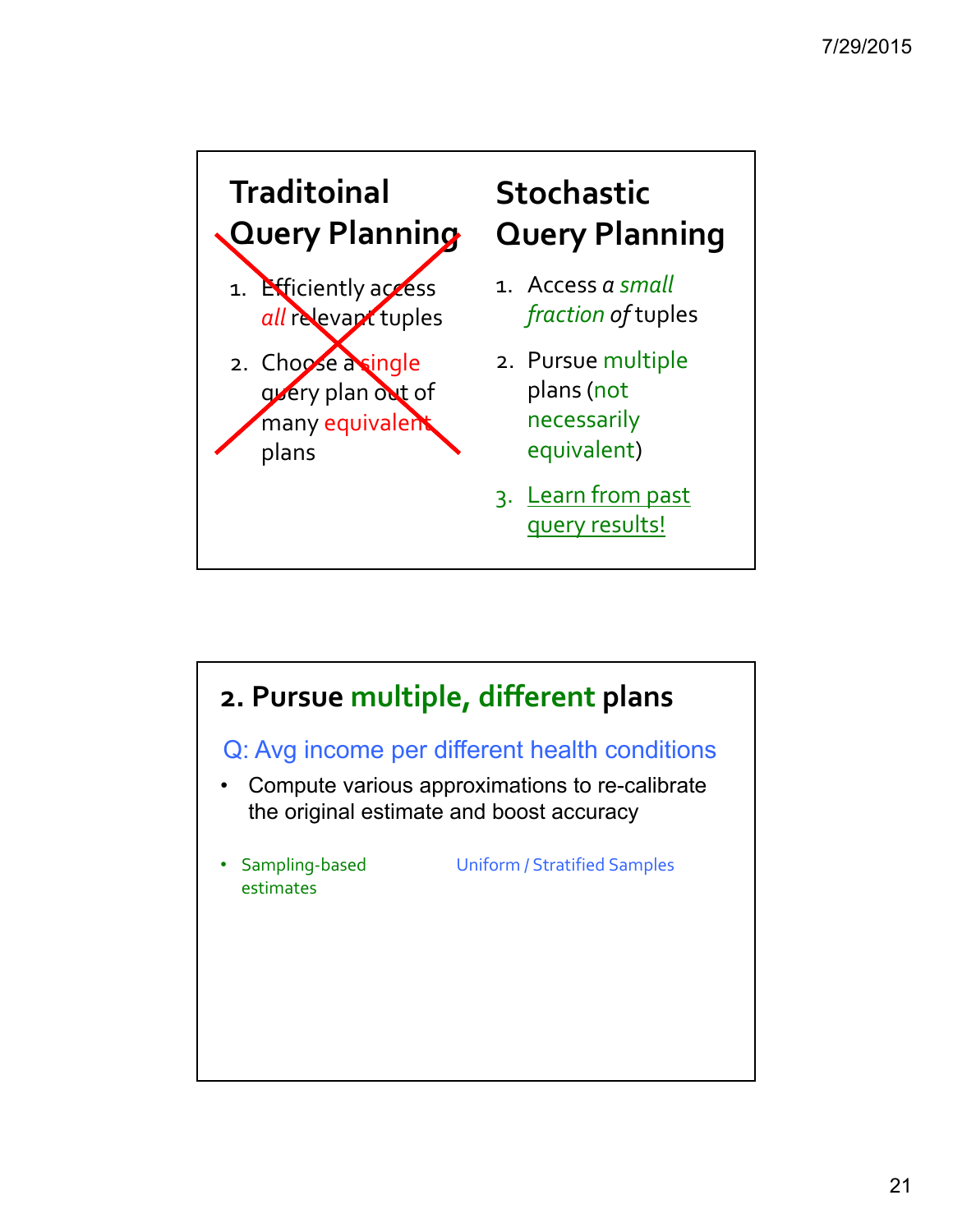